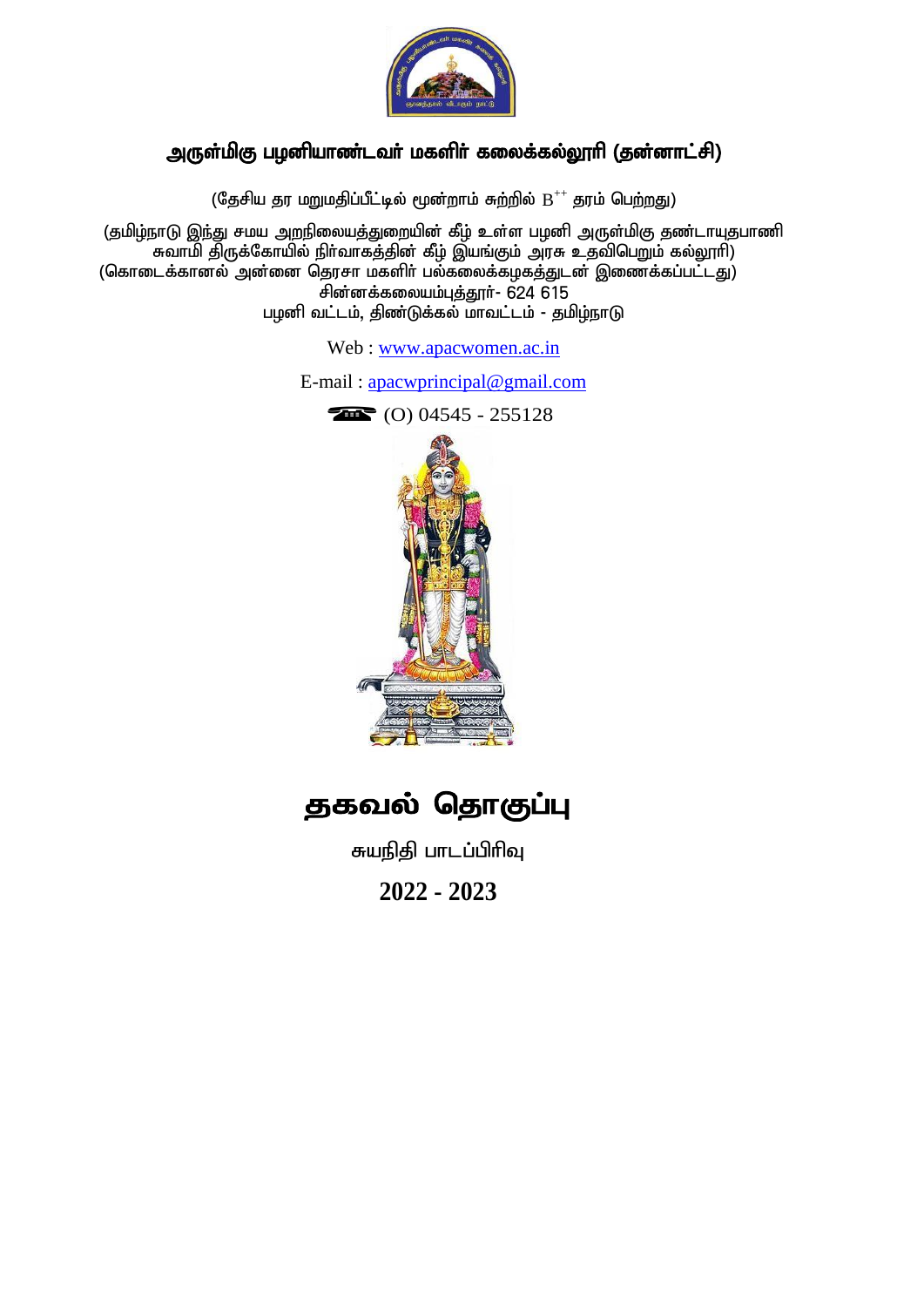அருள்மிகு பழனியாண்டவர் மகளிர் கலைக்கல்லூரி, கொடைக்கானல் அன்னை தெரசா மகளிர் பல்கலைக்கழகத்துடன் இணைவிக்கப்பட்டுள்ளது. பல்கலைக்கழக மானியக்குழுவால் அங்கீகரிக்கப்பட்ட, தேசிய தர மறுமதிப்பீட்டுக் குழுவின் மூன்றாம் சுற்றில்  $\mathrm{B}^{++}$  தரம் பெற்ற கல்லூரி.

தமிழக அரசு இந்து சமய அறநிலையத்துறை ஆணையா் அவா்கள் கல்லூாி ஆட்சிக்குழுவின் தலைவராகவும், பழனி அருள்மிகு தண்டாயுதபாணி சுவாமி திருக்கோயிலின் செயல் அலுவலர்/தக்கார் அவர்கள் இக்கல்லூரியின் தாளாளராகவும், பழனி அருள்மிகு தண்டாயுதபாணி சுவாமி திருக்கோயிலின் துணை ஆணையர் இக்கல்லூரியின் செயலராகவும் செயல்படுகின்றனர்.

பழனி முருகன் அருளால் இக்கல்லூரியில் கற்பிக்கும் கல்வி மற்றும் கல்விசாரா செயல்பாடுகள் அனைத்திலும் வெற்றி பெற்று மாணவியர் சிறப்படைகின்றனர்.

அதிகாித்து வரும் உயா்கல்வித் தேவையைக் கருத்தில் கொண்டு கிராமப்புற மாணவியா் குறைந்த செலவில் படித்து பட்டம் பெறுவற்கான வாய்ப்பை பெற வேண்டுமென்ற சீரிய நோக்கோடு கல்லூரி நிர்வாகம் 1998 - ஆம் ஆண்டு சுயநிதிப்பாடப்பிரிவு தொடங்கப்பட்டது.

அரசு உதவிபெறும் பாடப்பிரிவில் பயிலும் மாணவியருக்கும், சுயநிதிப்பாடப்பிரிவில் பயிலும் மாணவியருக்கும் பாடத்திட்டம், தோ்வுகள் மற்றும் வழங்கப்பெறும் பட்டம் ஆகியவற்றில் எவ்வித வேறுபாடுமில்லை.

### சுயநிதி பாடப்பிரிவுகள்

#### இளநிலை பாட வகுப்புகள் (UG)

- 1. பி.ஏ. தமிழ் இலக்கியம்  $(B.A., Tamil)$
- 2. பி.ஏ. ஆங்கில இலக்கியம் $(BA., English)$
- 
- 
- 5. பி.எஸ்.சி.,(சி.எஸ்)  $(B.Sc.,(C.S))$
- 

#### (ழதுநிலை பாட வகுப்புகள் (PG)

- 1. எம்.ஏ., ஆங்கிலம்  $(M.A., English)$
- 2. எம்.ஏ.,பொருளாதாரம்  $(M.A., Economics)$
- 3. எம்.காம்., (M.Com.,)
- 4. எம்.எஸ்சி.,கணிதம்  $(M.Sc., Maths)$
- 5. எம்.எஸ்சி.,இயற்பியல் $(M.Sc., Physics)$
- 6. எம்.எஸ்சி.,வேதியியல்  $(M.Sc., Chemistry)$
- 7. எம்.எஸ்சி.,தாவரவியல் $(M.Sc., Botany)$
- 8. எம்.எஸ்சி., (சி.எஸ்)  $(M.Sc.,(C.S))$

#### எம்.ஃபில்., (M.Phil.,)

| 1. தமிழ்          | (Tamil)    |
|-------------------|------------|
| 2. ஆங்கிலம்       | (English)  |
| 3. வரலா <u>று</u> | (History)  |
| 4. வணிகவியல்      | (Commerce) |

#### (**முனைவா் பட்டம்** (Ph.D)

- 1. தமிழ்
- $2.$  வரலாறு
- **Diploma in Philosophy and Saiva Sithantham**

3. பி.காம் $(\overline{f},\overline{g})$  (B.Com(C.A).,) 4. பி.காம் (தமிழ்வழி) (B.Com) (Tamil Medium) 6. பி.சி.ஏ.,  $(B.C.A.,)$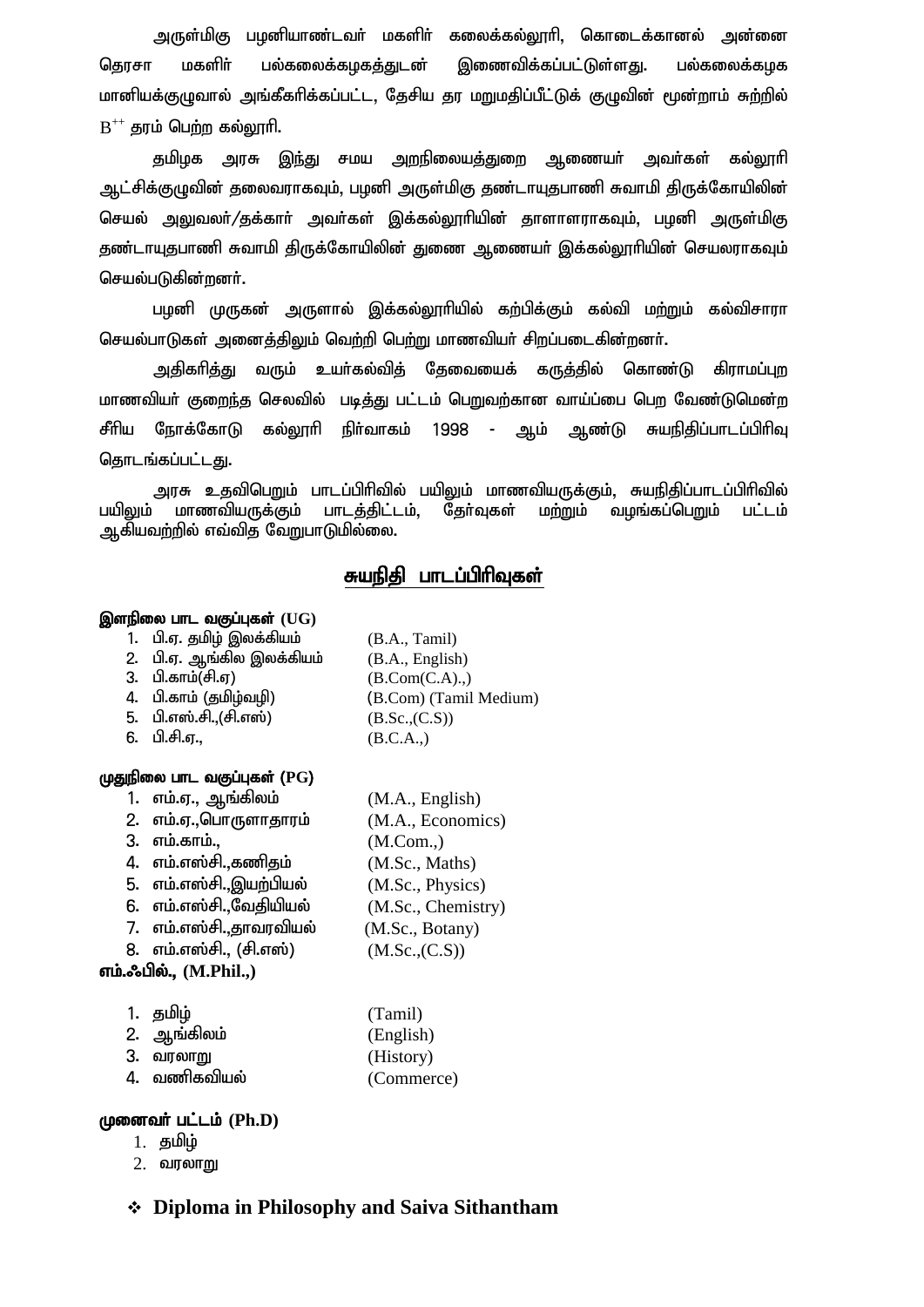#### விண்ணப்பதாரா்கள் செயல்பட வேண்டிய முறைகள்:

- 1. சேர்க்கைக்கான விண்ணப்பங்களை விண்ணப்பதாரர்களே பதிவேற்றம் செய்ய வேண்டும்.
- 2. ஒரு விண்ணப்பத்தின் மூலம் அனைத்துப் பாடப்பிரிவுகளுக்கும் விண்ணப்பிக்கலாம்.
- 3. கடவுச்சீட்டு அளவிலான புகைப்படம்,  $+2$  மதிப்பெண் பட்டியல், சாதிச்சான்றிதழ் ஆகியவற்றை விண்ணப்பத்தில் பதிவேற்றம் செய்ய வேண்டும்.
- 4. மேல்நிலைப்பள்ளிச் சான்றிதழ்களில் குறிப்பிட்டுள்ளவாறு பிறந்த தேதியைக் குறிப்பிட வேண்டும்.
- 5. பட்டியல் இனத்தவா்கள் (SC), பட்டியல் இனத்தவா்கள் (அருந்ததியினா்)  $(SCA)/$ பழங்குடியினர்  $(ST)$ , மிகவும் பிற்படுத்தப்பட்ட வகுப்பினர்  $(MBC) /$  சீர்மரபினர்  $(DNC) /$ பிற்பட்ட வகுப்பினா் (BC) மற்றும் பிற்பட்ட முஸ்லீம் இனத்தவா் (BC-M) சோ்ந்த விண்ணப்பதாரா்களின் சாதிச் சான்றிதழ்கள் உாிய அரசு அதிகாாிகளால் வழங்கப்பட்டிருக்க வேண்டும்.
- $6.$  சரியான மதிப்பெண்களையே விண்ணப்பதாரா்கள் விண்ணப்பங்களில் குறிப்பிட வேண்டும். பரிசீலனைக்குப்பின் சரியான மதிப்பெண்கள் குறிப்பிடப்படவில்லை என்று தெரிய வந்தால்
	- அ) விண்ணப்பதாரா் இக்கல்லூாியில் சேரும் தகுதியை இழப்பாா்.
	- ஆ) அடுத்த மூன்றாண்டுகளுக்கு அவா் படிக்க முடியாதபடி தடை செய்யப்படுவாா்.
	- இ) தவறான மதிப்பெண்களை குறிப்பிட்டதற்காக அவா்மீது சட்டப்படி ஒழுங்கு நடவடிக்கை எடுக்கப்படும்.
- 7. மாற்றுத் திறனாளிகள், தமிழ்நாட்டைச் சார்ந்த முன்னாள் இராணுவப் படை வீரர்களின் குழந்தைகள், அந்தமான் நிக்கோபாா் தீவுகளின் தமிழினத்தைச் சாா்ந்தவா், விளையாட்டு (மாவட்ட/மண்டல அளவிலும் அல்லது அதற்கு மேலும்) சான்றிதழ்கள் மற்றும் தேசிய மாணவர் படை சான்றிதழ் பெற்ற விண்ணப்பதாரர்கள் விண்ணப்பத்தில் உரிய விவரத்தை அதற்குரிய இடத்தில் பதிவேற்றம் செய்ய வேண்டும்.
- 8. சரியான விவரங்கள் பூர்த்தி செயயப்படாத விண்ணப்பங்கள் பரிசீலனைக்கு எடுத்துக் கொள்ளப்படமாட்டாது.
- 9. கல்லூரிக் கல்வி இயக்குநரக வழிகாட்டுதலின்படி மாணவியர் சேர்க்கை நடைபெறும்.
- 10. பட்டியலின  $\langle \text{SC/ST}\rangle$  விண்ணப்பதாரா்கள் விண்ணப்பக்கட்டணம் செலுத்த வேண்டியது இல்லை. பதிவுக்கட்டணம் ரூ.2/- மட்டும் செலுத்தினால் போதுமானது.
- 11. விண்ணப்பதாரரின் 3 வயது வரம்பு சலுகை அரசு விதிகளுக்கு உட்பட்டு வழங்கப்படும்.
- 12. கல்லூரிச் சோ்க்கையில் ஏதாவது குறைபாடுகள் இருப்பின் அதைக் கல்லூரி கல்வி இணை இயக்குநா், மதுரை மண்டலம், மதுரை அவா்களின் கவனத்திற்கு கொண்டு செல்லலாம்.
- 13. மாணவியர்களை கேலி  $(Ragger)$  செய்வது தடை செய்யப்பட்டுள்ளது. இதனை மீறும் மாணவியா்கள் அரசு ஆணைப்படி தண்டிக்கப்படுவாா்கள்.
- $14$ . மாணவியர்கள் சேர்க்கையின் பொழுது சமர்ப்பிக்க வேண்டிய சான்றிதழ்கள்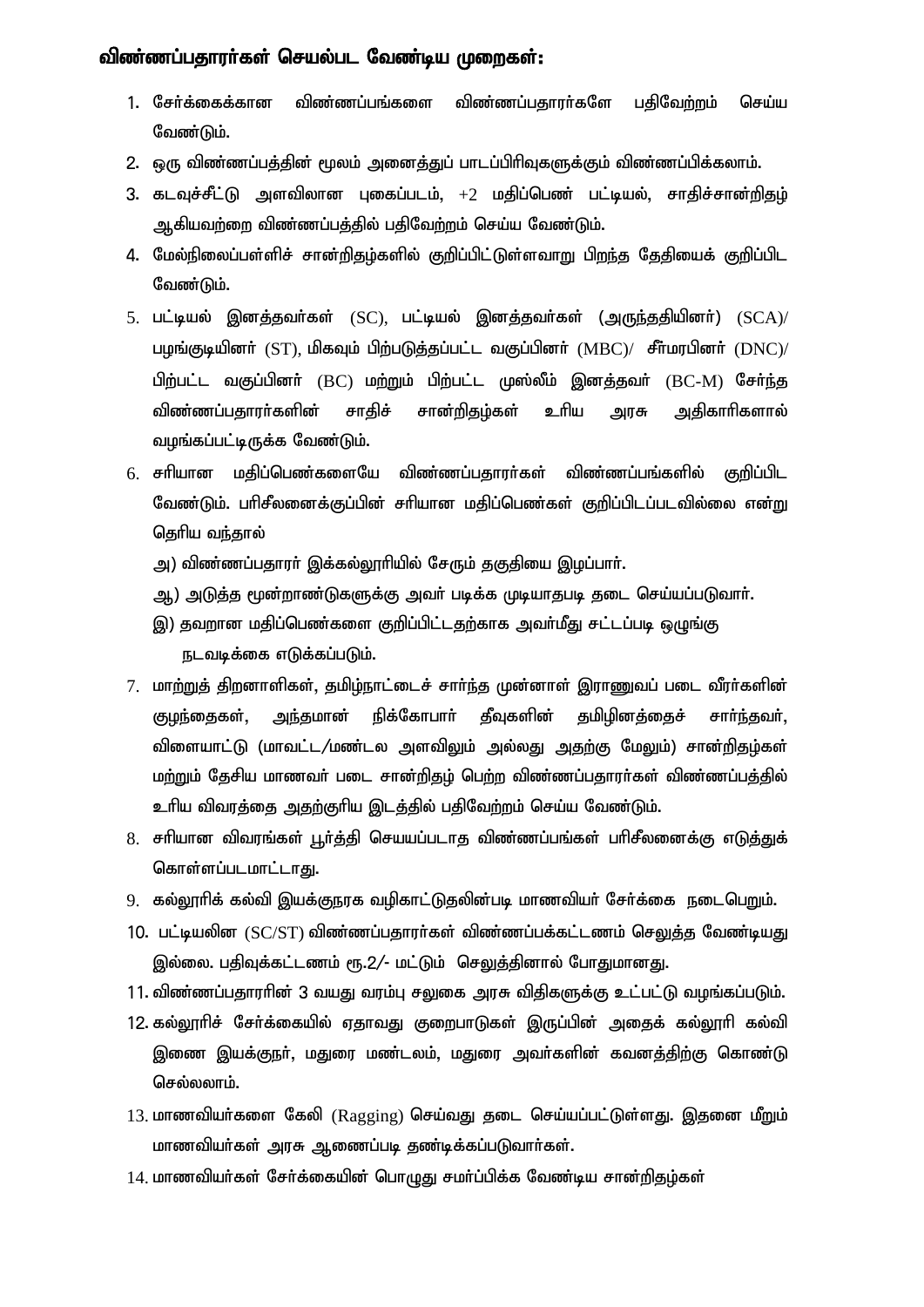- $i.$  கடவுச்சீட்டு அளவிலான மூன்று புகைப்படங்கள்.
- $ii$ . பட்டியல் இனத்தவர் (SC), பட்டியல் இனத்தவர் அருந்ததியர் $(SCA)$ , பழங்குடியினர் (ST), மிகவும் பிற்படுத்தப்பட்ட இனத்தவர் (MBC)/ சீர் மரபினர்  $(DNC)$ , பிற்படுத்தப்பட்ட இனத்தவர்  $(BC)$ , பிற்படுத்தப்பட்ட முஸ்லீம் இனத்தவர்  $(BC-M)$  ஆகியோர் அசல் சாதிச் சான்றிதம் (சரிபார்க்க மட்டும்). மேற்கண்ட சான்றிதழ்களின் மூன்று ஒளிப்படி நகல்கள் (ஜொாக்ஸ் காப்பி) சமா்ப்பிக்க வேண்டும்.
- $i$ iii. சுடைசியாக படித்த கல்வி நிறவனம் வழங்கிய அசல் மாற்றுச் சான்றிதழ் மற்றும் நடக்கைச் சான்றிகமை கட்டாயம் ஒப்படைக்க வேண்டும். அசல் மாற்றுச் சான்றிதழ் திரு்பபித் தரப்படமாட்டாது. எனவே, தேவையான ஒளிப்படி (ஜெராக்ஸ்) நகல்களை முன்கூட்டியே எடுத்து வைத்துக் கொள்ளும்படி அறிவுறுத்தப்படுகிறார்கள்.
- 15. சேர்க்கை முடிந்த பின் அன்றே கல்விக் கட்டணத்தையும் பிறக் கட்டணங்களையும் கல்லூரி அலுவலகத்தில் செலுத்த வேண்டும். அவ்வாறு சரியான நேரத்தில் கட்டணம் செலுத்த தவறும் விண்ணப்பதாரா்களின் சோ்க்கை ரத்து செய்யப்படும்.

#### 16. சுயநிதிப்பிரிவில் மாணவியர் செ<u>லுத்</u>திய கட்டணங்கள் எக்காரணம் கொண்டும் திருப்பித்தரப்படமாட்டாது.

- 17. மாணவியர் சேர்க்கை பற்றிய விபரங்களை www.apacwomen.ac.in என்ற கல்லூரி இணையதளத்தில் பார்த்துக் கொள்ளவும்.
- 18. மாணவியா் சோ்க்கை விண்ணப்பப் படிவத்தை கல்லூாி இணையதளம் மூலம் பூா்த்தி செய்து, பட்டியலின $\left(\rm{SC/ST}\right)$  விண்ணப்பதாரா்கள் பதிவுக்கட்டணம் ரூ.2/-(ரூபாய் இரண்டு மட்டும்), ஏனைய விண்ணப்பதாரர்கள் இளநிலை விண்ணப்ப படிவக் கட்டணமாக ரூ.50/- (ரூபாய் ஐம்பது மட்டும்) மற்றும் முதுநிலை விண்ணப்ப படிவக் கட்டணமாக ரூ.60/- (ரூபாய் அறுபது மட்டும்) இணையதளம் மூலம் செலுத்த வேண்டும்.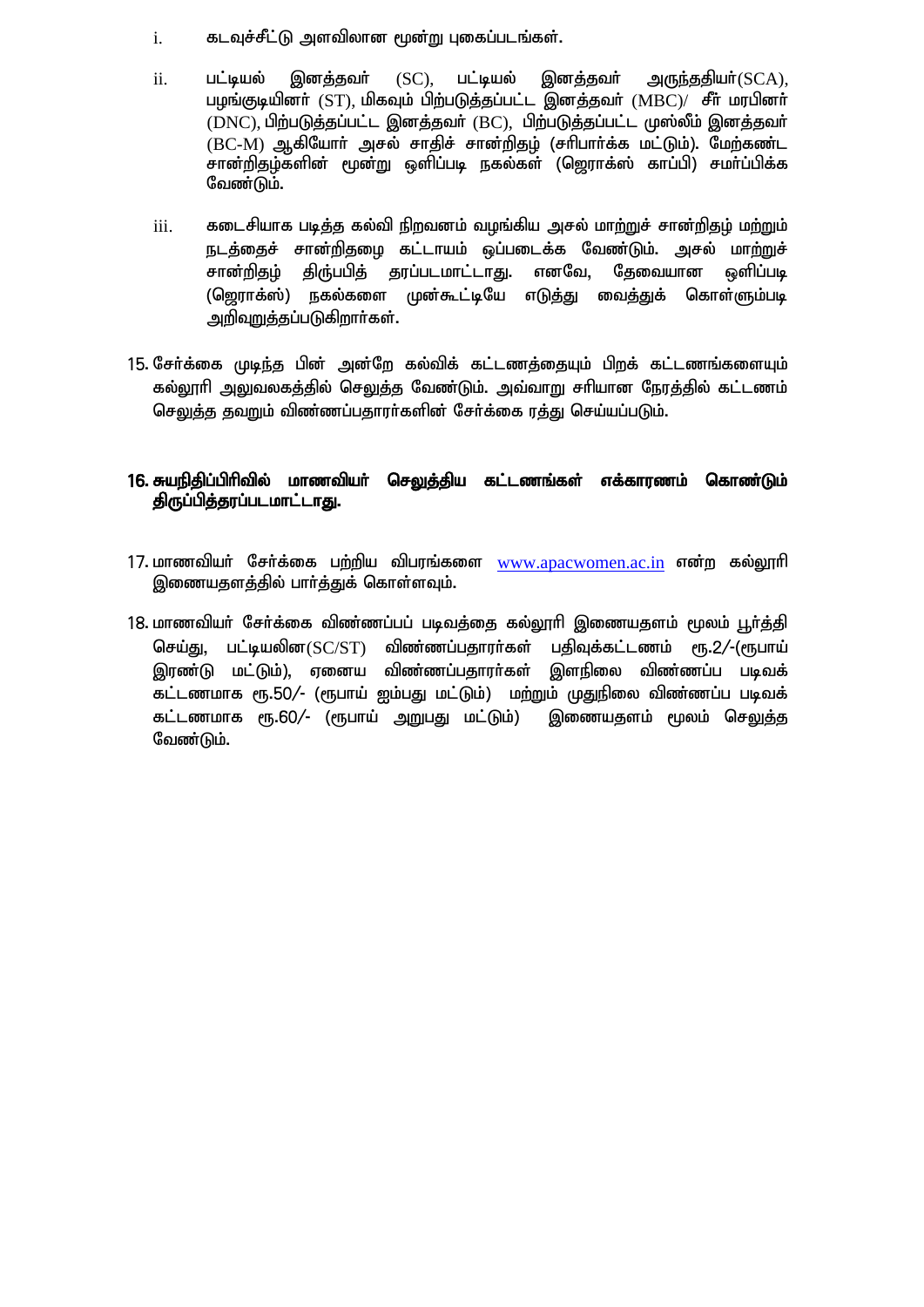### இளநிலை மாணவியர் சேர்க்கையின் போது செலுத்த வேண்டிய கட்டண விபரம் :

|                                                  | $B.A.$ , $(Tamil)$<br>B.A., (English) | <b>B.C.A.,</b><br>B.Sc., (CS) | B. Com., (CA) |
|--------------------------------------------------|---------------------------------------|-------------------------------|---------------|
|                                                  | <b>B.Com., (Tamil Medium)</b>         |                               |               |
| சேர்க்கை கட்டணம்                                 | 100                                   | 100                           | 100           |
| கல்விக்கட்டணம்                                   | 9153                                  | 9453                          | 10453         |
| சிறப்புக் கட்டணம்                                | 400                                   | 400                           | 400           |
| <u>ஆய்வகக் கட்டணம்</u>                           | $\overline{0}$                        | 3250                          | 3250          |
| பல்கலைக்கழக<br>நுழைவுக் கட்டணம்                  | 195                                   | 195                           | 195           |
| ஆங்கிலப்<br>பேச்சுப்பயிற்சிக்<br>கட்டணம்         | $\overline{0}$                        | 450                           | 450           |
| <b>மதிப்பெண் பட்டியல்</b><br>சரிபார்ப்பு கட்டணம் | 50                                    | 50                            | 50            |
| காப்பீட்டுக் கட்டணம்                             | 37                                    | 37                            | 37            |
| நாட்டு<br>நலப்பணித்திட்ட<br>கட்டணம்              | 10                                    | 10                            | 10            |
| இதரக்கட்டணம்                                     | 25                                    | 25                            | 25            |
| அட்டை<br>அடையாள<br>(ID Card)                     | 30                                    | 30                            | 30            |
| மொத்தம்                                          | 10000                                 | 14000                         | 15000         |

 $($ மேற்கண்ட கட்டணங்கள் மாற்றத்திற்கு உட்பட்டது.)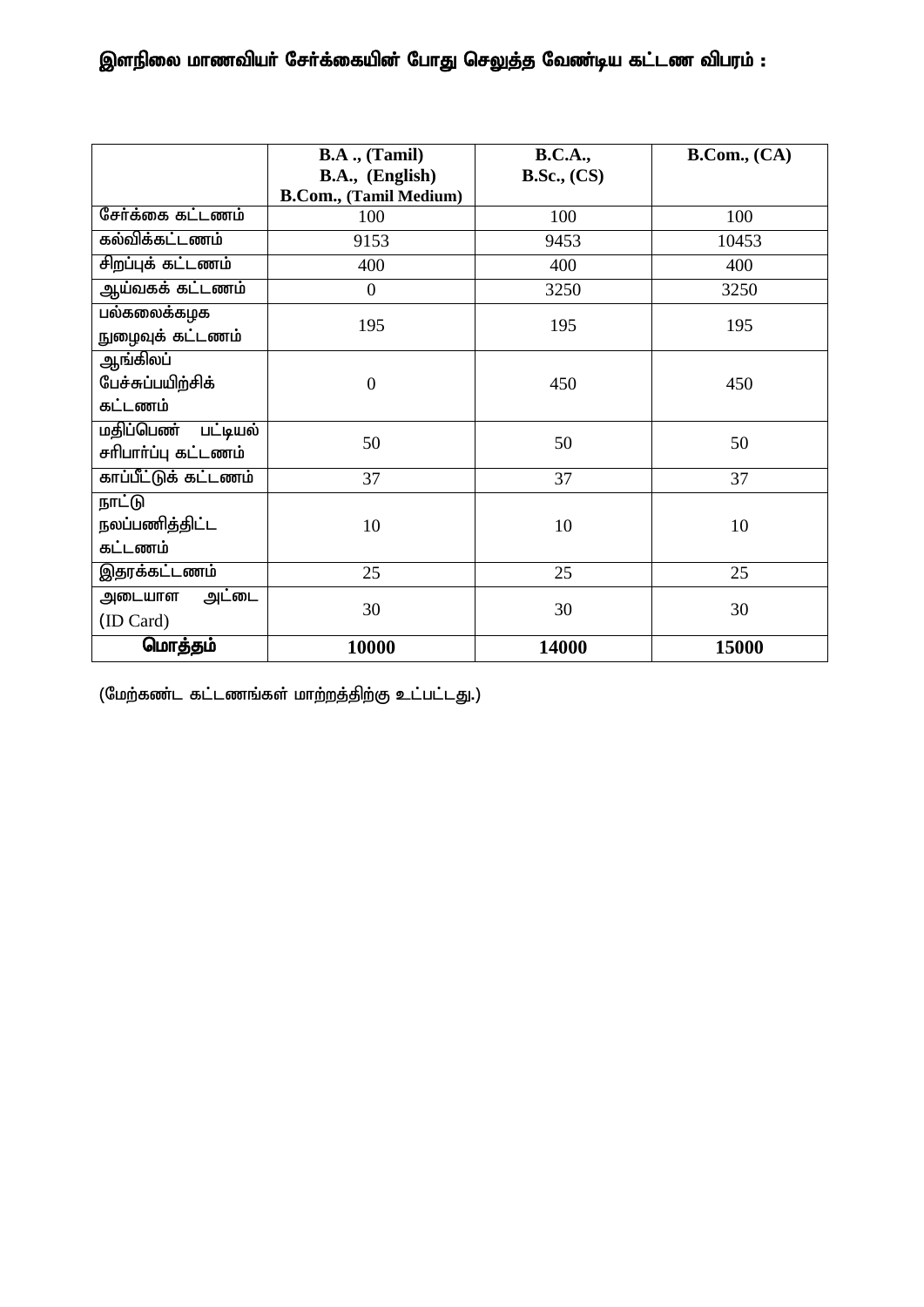### முதுநிலை மாணவியர் சேர்க்கையின் போது செலுத்த வேண்டிய கட்டண விபரம் :

|                                     | <b>M.A.,</b><br>(English) | <b>M.A.,</b><br>(Economics) | M.Com          | <b>M.Sc.,</b><br><b>Maths</b> | M.Sc<br><b>Physics</b>   | M.Sc<br><b>Chemistry</b> | <b>M.Sc.,</b><br><b>Botany</b> | M.Sc<br>(CS) |
|-------------------------------------|---------------------------|-----------------------------|----------------|-------------------------------|--------------------------|--------------------------|--------------------------------|--------------|
| சேர்க்கை                            | 100                       | 100                         | 100            | 100                           | 100                      | 100                      | 100                            | 100          |
| கட்டணம்                             |                           |                             |                |                               |                          |                          |                                |              |
| கல்விக்கட்டணம்                      | 8765                      | 13215                       | 9765           | 17215                         | 22715                    | 22715                    | 16715                          | 12685        |
| சிறப்புக்<br>கட்டணம்                | 350                       | 400                         | 350            | 400                           | 400                      | 400                      | 400                            | 300          |
| ஆய்வகக்<br>கட்டணம்                  |                           |                             |                |                               | 2500                     | 2500                     | 2500                           | 4500         |
| பல்கலைக்கழக                         |                           |                             |                |                               |                          |                          |                                |              |
| நுழைவுக்                            | 195                       | 195                         | 195            | 195                           | 195                      | 195                      | 195                            | 195          |
| கட்டணம்                             |                           |                             |                |                               |                          |                          |                                |              |
| கருத்தரங்கம்                        | $\Delta$                  | $\equiv$                    | $\blacksquare$ | $\blacksquare$                | $\blacksquare$           | $\mathbf{r}$             | $\blacksquare$                 | 1000         |
| கற்பித்தல்<br>சாதனங்கள்             |                           |                             |                | $\overline{\phantom{a}}$      | $\overline{\phantom{0}}$ |                          | $\qquad \qquad \blacksquare$   | 900          |
| கள                                  |                           |                             |                |                               |                          |                          |                                |              |
| வருகை<br>மற்றும் திட்டம்            |                           |                             |                | $\overline{\phantom{a}}$      | $\overline{\phantom{0}}$ |                          | $\overline{\phantom{a}}$       | 800          |
| அங்கீகார                            |                           |                             |                | $\overline{\phantom{a}}$      | $\overline{\phantom{0}}$ | $\overline{a}$           | $\blacksquare$                 | 200          |
| கட்டணம்                             |                           |                             |                |                               |                          |                          |                                |              |
| இணைதளம்                             | $\blacksquare$            | $\blacksquare$              | $\equiv$       | $\overline{\phantom{a}}$      | ÷,                       | $\blacksquare$           | $\overline{\phantom{a}}$       | 500          |
| பட்டமளிப்பு                         |                           |                             |                | $\qquad \qquad \blacksquare$  | $\overline{\phantom{0}}$ |                          | $\qquad \qquad \blacksquare$   | 25           |
| கட்டணம்                             |                           |                             |                |                               |                          |                          |                                |              |
| கொடி நாள்<br>உள்கட்டமைப்பு          |                           | $\overline{a}$              | ÷.             | $\qquad \qquad \blacksquare$  | $\overline{a}$           | $\blacksquare$           | $\blacksquare$                 | 5            |
| மற்றும்<br>பராமரிப்பு<br>கட்டணம்    |                           |                             |                |                               |                          |                          |                                | 700          |
| கல்லூரி                             |                           |                             |                |                               |                          |                          |                                |              |
| வளர்ச்சி                            | 500                       |                             | 500            |                               |                          |                          |                                |              |
| கட்டணம்                             |                           |                             |                |                               |                          |                          |                                |              |
| காப்பீட்டுக்<br>கட்டணம்             | 25                        | 25                          | 25             | 25                            | 25                       | 25                       | 25                             | 25           |
| நாட்டு<br>நலப்பணித்திட்ட<br>கட்டணம் | 10                        | 10                          | 10             | 10                            | 10                       | 10                       | 10                             | 10           |
| இதரக்கட்டணம்                        |                           |                             |                |                               |                          |                          |                                |              |
|                                     | 25                        | 25                          | 25             | 25                            | 25                       | 25                       | 25                             | 25           |
| அடையாள<br>அட்டை<br>(ID)<br>Card)    | 30                        | 30                          | 30             | 30                            | 30                       | 30                       | 30                             | 30           |
| மொத்தம்                             | 10000                     | 14000                       | 11000          | 18000                         | 26000                    | 26000                    | 20000                          | 22000        |

 $($ மேற்கண்ட கட்டணங்கள் மாற்றத்திற்கு உட்பட்டது.)